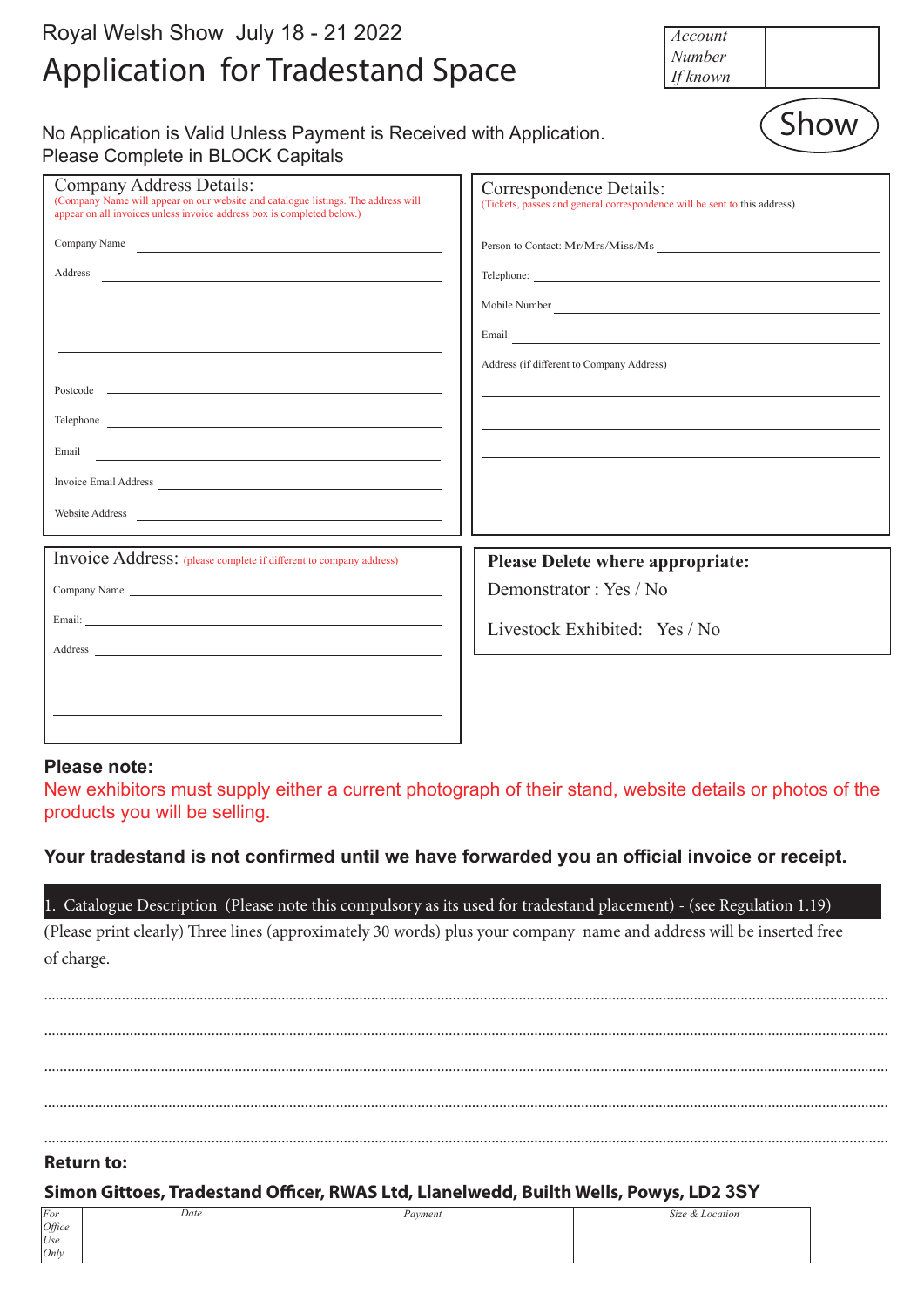### **Application Process: PLEASE READ**

2020 Stand holders get the chance to re-book and have until the 30th April to do so. After that date we start to look at the new applications and slot new stands into the vacant plots.

Please make sure you enclose a photo of your stand as which helps us to place your stand in the correct position.

The closing date is only a guideline as we take applications until all spaces have been filled.

If you have an area preference, please detach the show plan from the back page and indicate thereon the locations your require.

Rates (for the four days): Agricultural machinery, agricultural services and sundries, breed societies, forestry £8.86 per square metre. All other stands - £21.11 per square metre (all prices net of VAT).

# Minimum frontage 3.10m, and minimum depths of 6.00 on all avenues except 16.75m on the automotive avenue, and 15m on avenues E ,F & G.

|                                                                                                                                         | Any size stand may be booked as long as its over the<br>minimum frontage and depths as indicated above.<br>Please indicate the frontage and depth required below:                                                                           | Total Area:<br>(multiply the<br>frontage x the<br>depth) | Rate: either<br>£8.86 or<br>£21.11 | <b>Stand Cost:</b><br>(multiply total area<br>x rate) |
|-----------------------------------------------------------------------------------------------------------------------------------------|---------------------------------------------------------------------------------------------------------------------------------------------------------------------------------------------------------------------------------------------|----------------------------------------------------------|------------------------------------|-------------------------------------------------------|
| Frontage:                                                                                                                               | Depth:                                                                                                                                                                                                                                      |                                                          |                                    |                                                       |
| If you intend to use a marquee/pavilion does it cover the whole of<br>*Yes<br>$*$ No<br>the frontage booked? *delete where appropriate. |                                                                                                                                                                                                                                             |                                                          |                                    |                                                       |
|                                                                                                                                         |                                                                                                                                                                                                                                             |                                                          |                                    |                                                       |
|                                                                                                                                         | 3. South Glamorgan Hall + WiFi - (craft and gift - shell scheme units)                                                                                                                                                                      |                                                          |                                    | <b>Stand Cost:</b><br>(multiply mudule                |
|                                                                                                                                         |                                                                                                                                                                                                                                             |                                                          | Number Req.                        | rate x number req.)                                   |
| 2.4 metres high with                                                                                                                    | 2.50m x 1.83m unit @ £190.07 each                                                                                                                                                                                                           |                                                          |                                    |                                                       |
| name board provided                                                                                                                     | 3.10m x 1.83m unit @ £235.31 each                                                                                                                                                                                                           |                                                          |                                    |                                                       |
| and depending on<br>location have back                                                                                                  | 3.70m x 1.83m unit @ £280.96 each                                                                                                                                                                                                           |                                                          |                                    |                                                       |
| and two side panels.                                                                                                                    | 5.00m x 1.83m unit @ £379.73 each                                                                                                                                                                                                           |                                                          |                                    |                                                       |
| Limited space                                                                                                                           | 3.00m x 3.00m unit @ £373.50 each                                                                                                                                                                                                           |                                                          |                                    |                                                       |
| available.                                                                                                                              | 4.50m x 3.00m unit @ £560.25 each                                                                                                                                                                                                           |                                                          |                                    |                                                       |
|                                                                                                                                         | 4. Electric - Please complete enclosed form if you require a connection, also see reg. 1.15<br>Please complete the enclosed order for electrical services (Outside Space& the South<br>Glamorgan Hall and carry forward the sub total here: |                                                          |                                    |                                                       |
| Sub total brought forward from electic order form (excluding VAT)                                                                       |                                                                                                                                                                                                                                             |                                                          |                                    |                                                       |
|                                                                                                                                         |                                                                                                                                                                                                                                             |                                                          |                                    |                                                       |
|                                                                                                                                         |                                                                                                                                                                                                                                             | Carried Forward to next column                           |                                    |                                                       |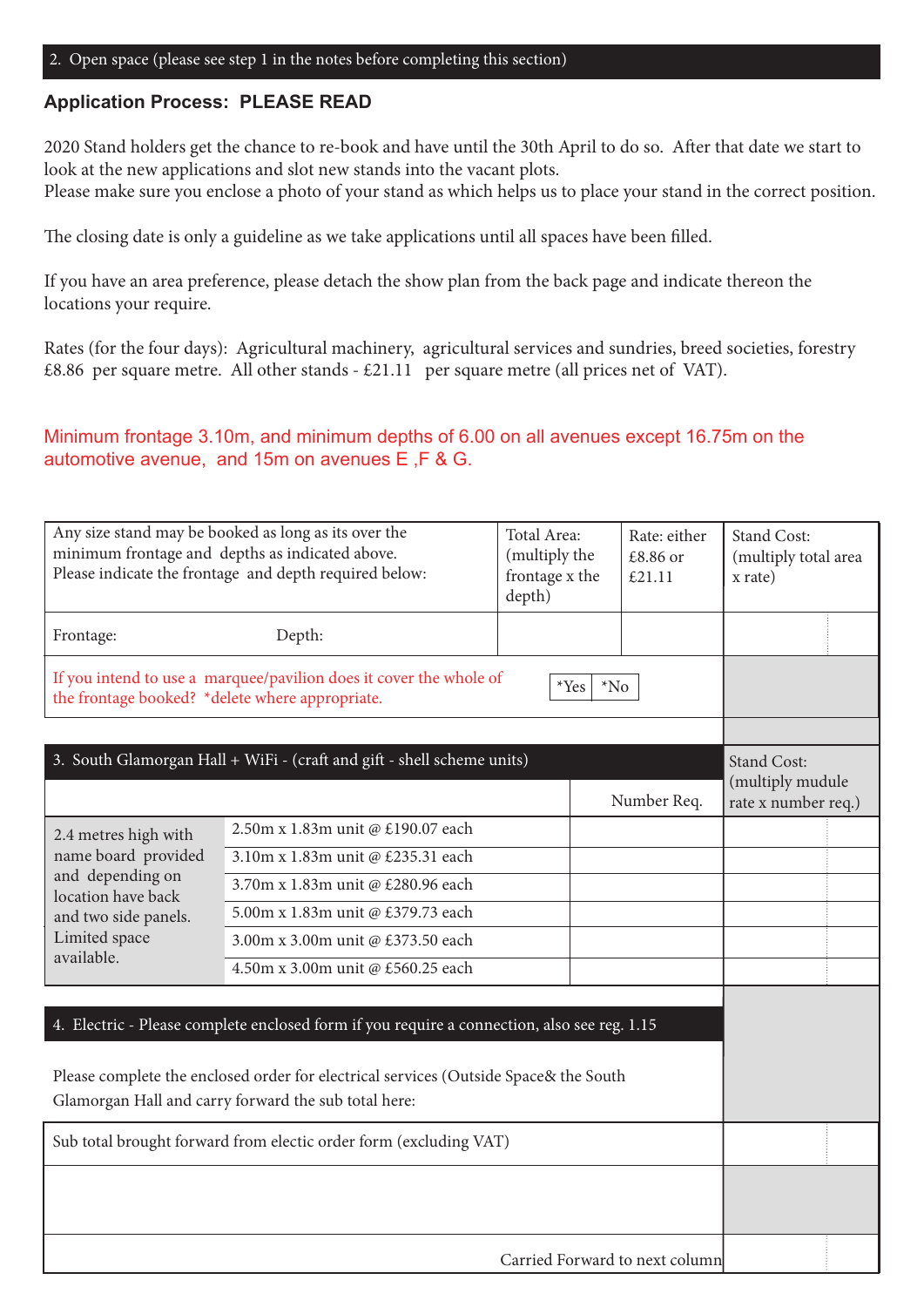| Brought Forward from previous column                                                                                                                                                                                                                                                                                |                                |  |
|---------------------------------------------------------------------------------------------------------------------------------------------------------------------------------------------------------------------------------------------------------------------------------------------------------------------|--------------------------------|--|
| 5. Water Supply - (see notes 1.16)                                                                                                                                                                                                                                                                                  |                                |  |
|                                                                                                                                                                                                                                                                                                                     | No. Req.                       |  |
| Water supply terminating in a tap £95.00                                                                                                                                                                                                                                                                            |                                |  |
|                                                                                                                                                                                                                                                                                                                     |                                |  |
| 6. Caravans - (see notes 1.17)                                                                                                                                                                                                                                                                                      |                                |  |
| Caravans - External Park open from 9 am on Saturday, 16 July until midday Friday 22 July - space<br>provides parking for a car or awning and caravan.                                                                                                                                                               | No. Req.                       |  |
| Caravans External Park + Electric Hookup £267.00 each (1 per stand)                                                                                                                                                                                                                                                 |                                |  |
| Caravan forming part of the stand<br>£20.00 each                                                                                                                                                                                                                                                                    |                                |  |
|                                                                                                                                                                                                                                                                                                                     |                                |  |
| 7. Ticket & Passes - (see notes 1.18)                                                                                                                                                                                                                                                                               |                                |  |
| Pre Show passes for personnel and vehicles etc., will be required to be shown from<br>Monday 11 July until midnight Sunday 17 July - please state the number of passes<br>required bearing in mind caterers, contractors, delivery vehicles etc. Tickets Show period,<br>see Regulation $1.18(c)$ as to free issue. | No.Req.                        |  |
| Pre Show Personnel                                                                                                                                                                                                                                                                                                  |                                |  |
| Pre Show Vehicles                                                                                                                                                                                                                                                                                                   |                                |  |
| Show Period Car Park                                                                                                                                                                                                                                                                                                |                                |  |
| Show Period Free Issue 4 Day Ticket / Day Tickets*                                                                                                                                                                                                                                                                  |                                |  |
| * (Please delete if not applicable)                                                                                                                                                                                                                                                                                 |                                |  |
| Additional Show period 4 Day Ticket £93.32                                                                                                                                                                                                                                                                          |                                |  |
| Additional Show period Single Day Ticket £23.33                                                                                                                                                                                                                                                                     |                                |  |
| Servicing Pass (see notes 1.18 (f))                                                                                                                                                                                                                                                                                 |                                |  |
| Dog Permits (see notes 1.18 (g))                                                                                                                                                                                                                                                                                    |                                |  |
| 8. Contractors and Stand Erectors                                                                                                                                                                                                                                                                                   |                                |  |
| If you intend to employ a stand contrator/erector please give details below:                                                                                                                                                                                                                                        |                                |  |
| <u> 1989 - Johann Barbara, martin amerikan basar dan berasal dan berasal dalam basar dalam basar dalam basar dala</u><br><b>Contact Name</b>                                                                                                                                                                        |                                |  |
|                                                                                                                                                                                                                                                                                                                     |                                |  |
|                                                                                                                                                                                                                                                                                                                     |                                |  |
|                                                                                                                                                                                                                                                                                                                     |                                |  |
|                                                                                                                                                                                                                                                                                                                     | Carried Forward to next column |  |